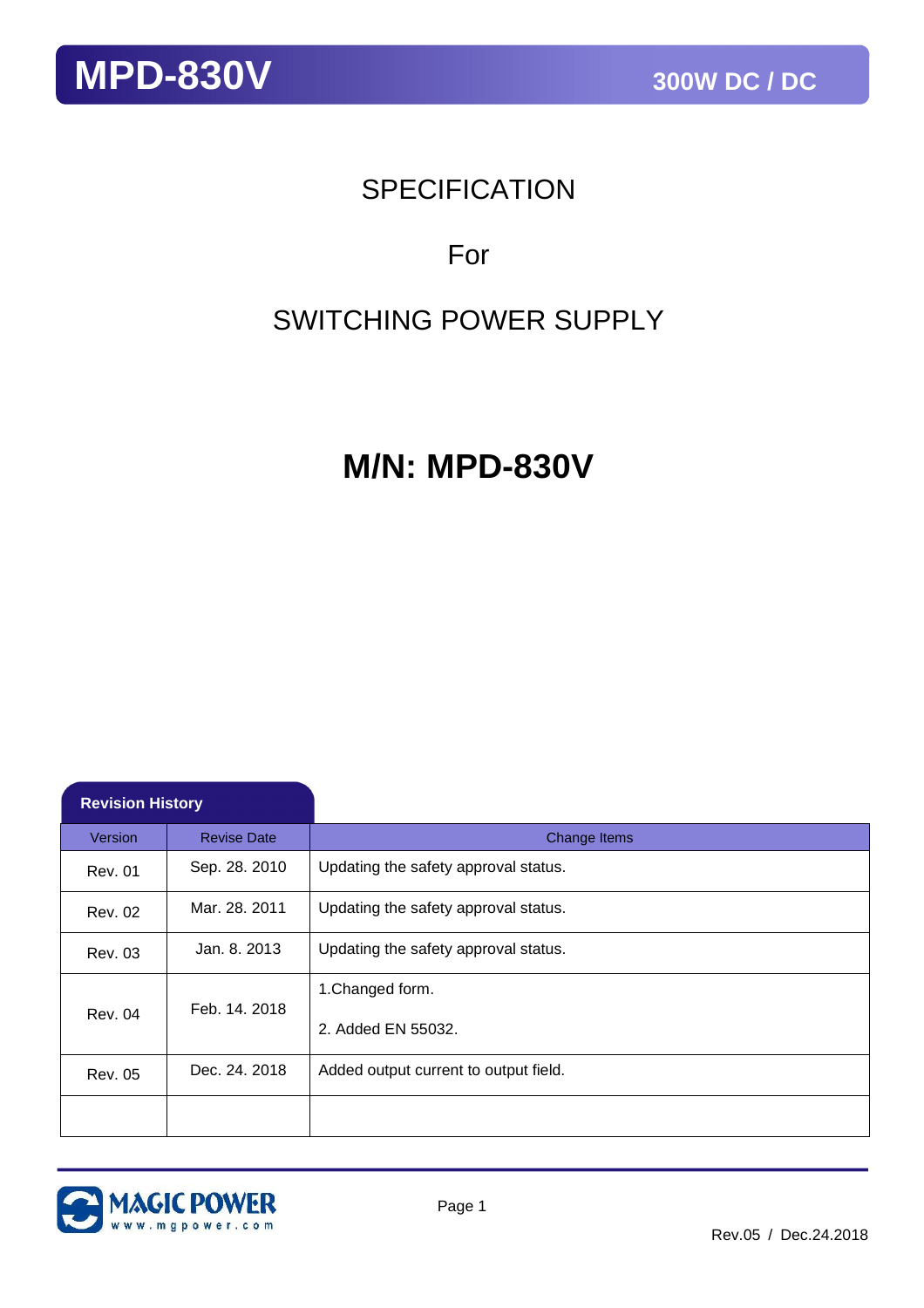



## **FEATURES**

 $\checkmark$  The MPD-830V is an off-line DC 48V input switching power supply is ideal for use in ATX personal computers, workstations, and equivalent systems. This power supply has designed to meet UL, CSA, and TUV safety approval.

| <b>Models &amp; Ratings</b> |         |                |                       |                          |                  |                                  |
|-----------------------------|---------|----------------|-----------------------|--------------------------|------------------|----------------------------------|
| <b>Model Number</b>         | Wattage |                | <b>Output Voltage</b> | Min. Current             | Rated<br>Current | Max. Current <sup>(Note 1)</sup> |
| <b>MPD-830V</b>             | 300 W   | V <sub>1</sub> | $+5V$                 | 2.0A                     | 25.0 A           | 30.0 A                           |
|                             |         | V <sub>2</sub> | $+12V$                | 0.1A                     | 10.0 A           | 15.0 A                           |
|                             |         | V <sub>3</sub> | $-12V$                | $\overline{\phantom{a}}$ | 1.0A             | 2.0A                             |
|                             |         | V <sub>4</sub> | $-5V$                 |                          | 1.0A             | 2.0A                             |
|                             |         | V <sub>5</sub> | $+3.3V$               | $\overline{\phantom{a}}$ | 8.0 A            | 15.0 A                           |
|                             |         | V <sub>6</sub> | $+5Vsb$               | $\overline{\phantom{a}}$ | 0.72A            | 1.2A                             |

Note:

1. At factory, all outputs in 60% rated load condition; the +5V output is set to between 4.80V and 5.20V. The other outputs are checked to be within the specified voltage accuracy range.

2. The total DC continuous power shall be kept within 300W ambient temperature of 40℃ below, and input voltage at -48VDC. The maximum, total combined output power on the 3V3 and 5V rails is 150W.

| <b>Summary</b>               |                                                                                                                                   |                |         |              |                                                                                                                 |
|------------------------------|-----------------------------------------------------------------------------------------------------------------------------------|----------------|---------|--------------|-----------------------------------------------------------------------------------------------------------------|
| Characteristic               | Minimum                                                                                                                           | <b>Typical</b> | Maximum | <b>Units</b> | <b>Notes &amp; Conditions</b>                                                                                   |
| Input Range                  | -40                                                                                                                               |                | $-72$   | VDC          |                                                                                                                 |
| Efficiency                   | 65                                                                                                                                |                |         | $\%$         | While measuring at nominal line and rated output.                                                               |
| <b>Operation Temperature</b> | $\Omega$                                                                                                                          |                | $+70$   | °C           | When the ambient temperature is over<br>40°C(110VDC), the output power should be derated<br>as following curve. |
| Dimensions                   | 150.0 (L) x 140.0 (W) x 86.2 (H) mm, Tolerance specified is +/-0.4mm between mounting holes,<br>$+/-0.8$ mm for other dimensions. |                |         |              |                                                                                                                 |
| <b>EMC</b>                   | EN 55022 / EN 55032 & FCC, IEC-801-2, IEC-801-3, IEC-801-4, IEC-801-5                                                             |                |         |              |                                                                                                                 |
| Safety Approvals             | EN 60950-1, $2^{nd}$ edition, UL 60950-1, $2^{nd}$ Edition, CAN/CSA C22.2 No. 60905-1-07                                          |                |         |              |                                                                                                                 |

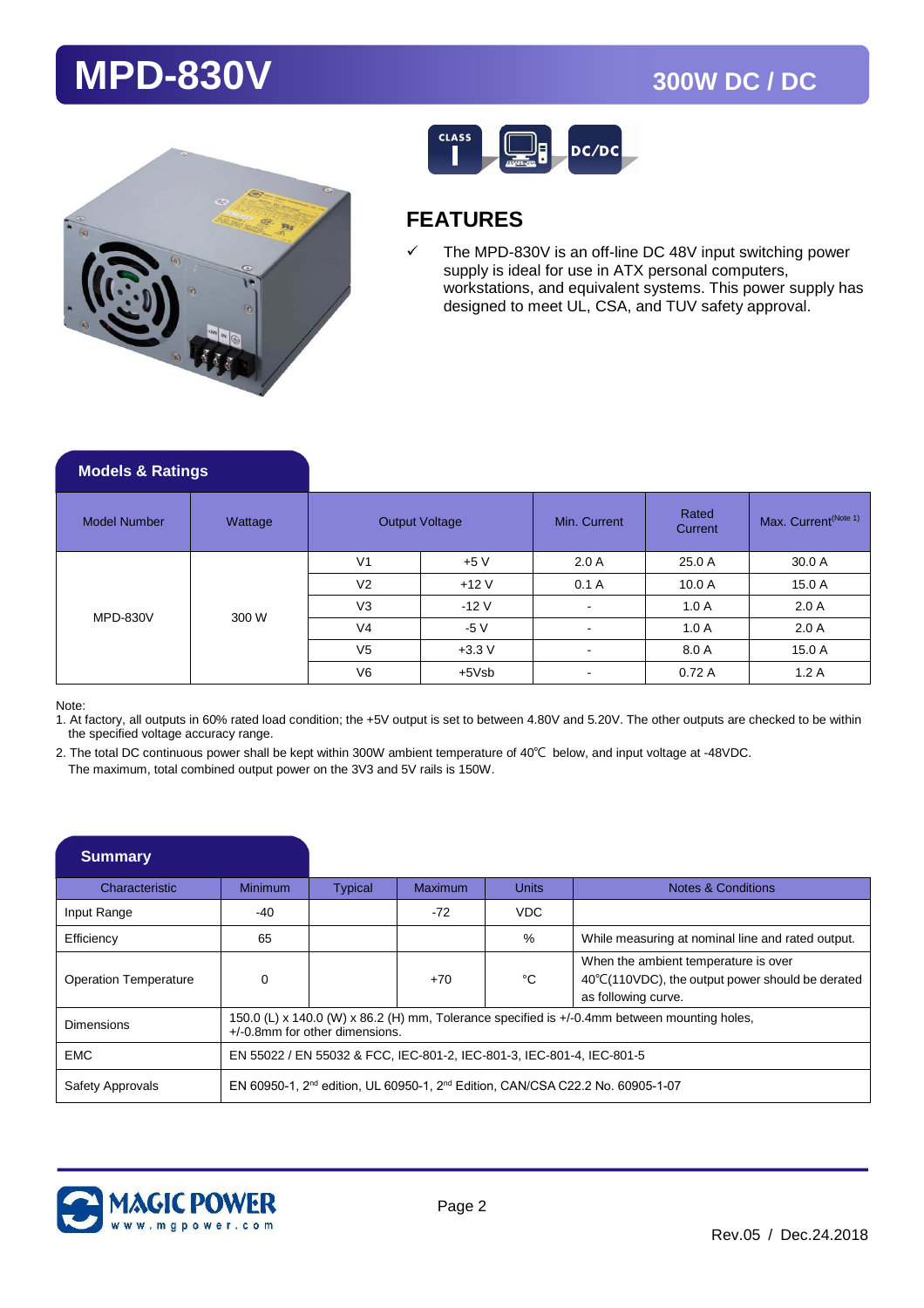ł

| <b>Input</b>   |                |                |                |       |                                   |
|----------------|----------------|----------------|----------------|-------|-----------------------------------|
| Characteristic | <b>Minimum</b> | <b>Typical</b> | <b>Maximum</b> | Units | <b>Notes &amp; Conditions</b>     |
| Input Voltage  | -40            |                | $-72$          | VDC.  |                                   |
| Input Current  |                |                | 10             | A     | At -48VDC input.                  |
| Inrush Current | 10             |                |                | A     | At -48VDC input cold start, 25°C. |

| <b>Output</b>            |                                                                                                                                                                                                                                            |                |                |              |                                                                                                                                                                                                   |  |
|--------------------------|--------------------------------------------------------------------------------------------------------------------------------------------------------------------------------------------------------------------------------------------|----------------|----------------|--------------|---------------------------------------------------------------------------------------------------------------------------------------------------------------------------------------------------|--|
| Characteristic           | Minimum                                                                                                                                                                                                                                    | <b>Typical</b> | <b>Maximum</b> | <b>Units</b> | <b>Notes &amp; Conditions</b>                                                                                                                                                                     |  |
|                          |                                                                                                                                                                                                                                            | +5 V           |                |              |                                                                                                                                                                                                   |  |
|                          |                                                                                                                                                                                                                                            | $+12V$         |                |              |                                                                                                                                                                                                   |  |
|                          |                                                                                                                                                                                                                                            | $-12V$         |                |              |                                                                                                                                                                                                   |  |
| Output Voltage           |                                                                                                                                                                                                                                            | $-5V$          |                | DC           |                                                                                                                                                                                                   |  |
|                          |                                                                                                                                                                                                                                            | $+3.3V$        |                |              |                                                                                                                                                                                                   |  |
|                          |                                                                                                                                                                                                                                            | +5Vsb          |                |              |                                                                                                                                                                                                   |  |
|                          |                                                                                                                                                                                                                                            | 25.0           | 30.0           |              |                                                                                                                                                                                                   |  |
|                          |                                                                                                                                                                                                                                            | 10.0           | 15.0           |              |                                                                                                                                                                                                   |  |
|                          |                                                                                                                                                                                                                                            | 1.0            | 2.0            |              |                                                                                                                                                                                                   |  |
| <b>Output Current</b>    |                                                                                                                                                                                                                                            | 1.0            | 2.0            | Α            |                                                                                                                                                                                                   |  |
|                          |                                                                                                                                                                                                                                            | 8.0            | 15.0           |              |                                                                                                                                                                                                   |  |
|                          |                                                                                                                                                                                                                                            | 0.72           | 1.2            |              |                                                                                                                                                                                                   |  |
|                          | 4.80                                                                                                                                                                                                                                       |                | 5.20           |              |                                                                                                                                                                                                   |  |
|                          | 11.4                                                                                                                                                                                                                                       |                | 12.60          |              |                                                                                                                                                                                                   |  |
|                          | $-11.4$                                                                                                                                                                                                                                    |                | $-12.60$       |              |                                                                                                                                                                                                   |  |
| Initial Set Accuracy     | $-4.75$                                                                                                                                                                                                                                    |                | $-5.25$        | <b>VDC</b>   |                                                                                                                                                                                                   |  |
|                          | 3.13                                                                                                                                                                                                                                       |                | 3.40           |              |                                                                                                                                                                                                   |  |
|                          | 4.75                                                                                                                                                                                                                                       |                | 5.25           |              |                                                                                                                                                                                                   |  |
|                          |                                                                                                                                                                                                                                            | $2.0\,$        |                | Α            | At Output Voltage +5V                                                                                                                                                                             |  |
| Minimum Load             |                                                                                                                                                                                                                                            | 0.1            |                |              | At Output Voltage +12 V                                                                                                                                                                           |  |
|                          |                                                                                                                                                                                                                                            | $\mathbf 0$    |                |              | At Output Voltage -12V, -5V, +3.3V, +5Vsb                                                                                                                                                         |  |
| Line Regulation          | ±1.0 <sup>(V1)</sup><br>$±1.0^{(V2)}$<br>$±1.0^{(V3)}$<br>$\pm 1.0^\mathrm{(V4)}$<br>$±1.0^{(V5)}$                                                                                                                                         |                |                | %            | The output line regulation for each output is less<br>than +-1% while measuring at rated load and -40V<br>to -72VDC input voltage changing.                                                       |  |
|                          | $±1.0^{(V6)}$                                                                                                                                                                                                                              |                |                |              |                                                                                                                                                                                                   |  |
| <b>Load Regulation</b>   | ±3.0 <sup>(V1)</sup><br>$±5.0^{(V2)}$<br>±2.0 <sup>(V3)</sup><br>$±2.0^{(V4)}$<br>$±2.0^{(V5)}$<br>$±3.0^{(V6)}$                                                                                                                           |                |                | %            | The output voltage load regulation is less than the<br>values in the following table by changing each<br>output load +-40% from 60% from rated load, and<br>keep other outputs at 60% rated load. |  |
| Ripple & Noise           | $50^{(V1)}$<br>$100^{(V2)}$<br>$100^{(V3)}$<br>$100^{(V4)}$<br>$50^{(V5)}$<br>$100^{(V6)}$                                                                                                                                                 |                |                | mV           | Measuring is done by 15MHz bandwidth limited<br>oscilloscope and terminated each output with a<br>0.47 µF capacitor.                                                                              |  |
| Overvoltage Protection   | For some reasons the power supply might fail to control itself, the build-in crowbar circuit will automatically shut<br>down the outputs to avoid damaging the external circuits. The trip point of O.V.P. circuit is around 5.7V to 7.0V. |                |                |              |                                                                                                                                                                                                   |  |
| Short circuit protection | The power supply will go into hiccup mode function against short circuit or over load conditions. If the faults<br>condition removed, the power supply will restart automatically.                                                         |                |                |              |                                                                                                                                                                                                   |  |
| Power ON signal          | This TTL compatible signal (active low) is use to switch ON the main output. When Power on is disconnected from<br>secondary common, all outputs except +5Vsb shall turn off.                                                              |                |                |              |                                                                                                                                                                                                   |  |

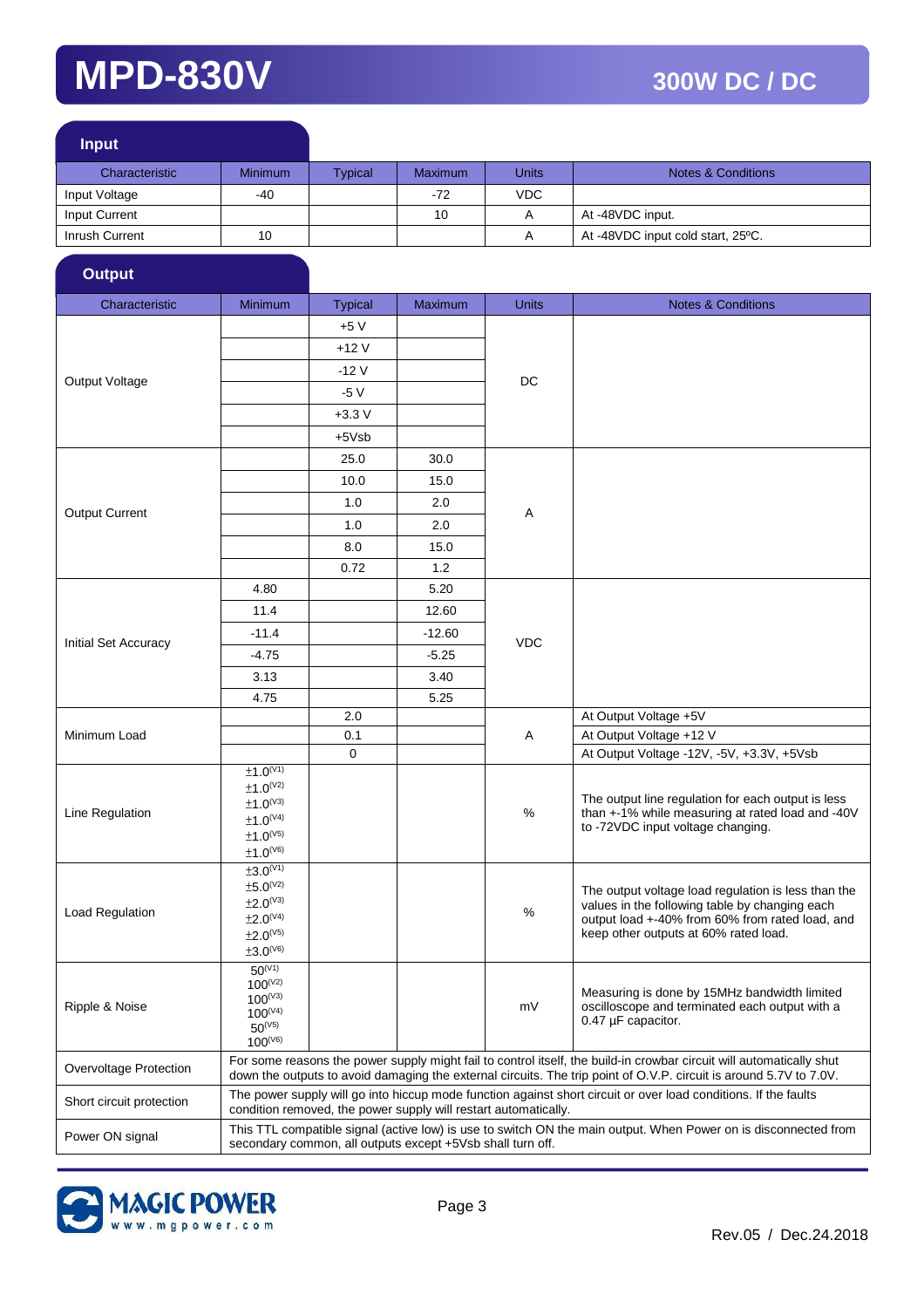| <b>General</b>    |                                                                                                                                               |         |         |       |                                                   |  |
|-------------------|-----------------------------------------------------------------------------------------------------------------------------------------------|---------|---------|-------|---------------------------------------------------|--|
| Characteristic    | <b>Minimum</b>                                                                                                                                | Typical | Maximum | Units | <b>Notes &amp; Conditions</b>                     |  |
| Efficiency        | 65                                                                                                                                            |         |         | $\%$  | While measuring at nominal line and rated output. |  |
| Power good signal | When power start-up, the power good signal will increase between 100ms to 500ms after all output DC voltages are<br>within regulation limits. |         |         |       |                                                   |  |
| Power fail signal | The power fail signal will fall at least 1ms before any of the output voltages lower than the regulation limits.                              |         |         |       |                                                   |  |

### **Environmental**

| Characteristic               | <b>Minimum</b> | Typical | <b>Maximum</b> | <b>Units</b> | <b>Notes &amp; Conditions</b>                                                                                   |
|------------------------------|----------------|---------|----------------|--------------|-----------------------------------------------------------------------------------------------------------------|
| Low temperature start up     | $-20$          |         |                | °C           |                                                                                                                 |
| <b>Operating Temperature</b> | $\Omega$       |         | $+70$          | °C           | When the ambient temperature is over<br>40°C(110VDC), the output power should be derated<br>as following curve. |
| Storage Temperature          | $-40$          |         | $+75$          | °C           |                                                                                                                 |
| <b>Relative Humidity</b>     |                |         | 95             | %RH          | Non-condensing.                                                                                                 |
| <b>Operating Altitude</b>    | 0              |         | 10000          | Feet         |                                                                                                                 |

### **EMC: Emissions**

| <b>Phenomenon</b> | Standard                 | Class | Notes & Conditions |
|-------------------|--------------------------|-------|--------------------|
| Conducted         | EN 55022 / EN 55032, FCC |       |                    |
| Radiated          | EN 55022 / EN 55032, FCC |       |                    |

## **EMC: Immunity**

| Phenomenon | Standard  | Notes & Conditions |
|------------|-----------|--------------------|
| <b>ESD</b> | IEC-801-2 | 8KV air discharge  |
| Radiated   | IEC-801-3 | 3V/m               |
| <b>EFT</b> | IEC-801-4 | 2KV                |
| Surges     | IEC-801-5 | 2KV                |

### **Safety Approvals**

| <b>Safety Agency</b> | <b>Safety Standard</b>                                              | Notes & Conditions   |
|----------------------|---------------------------------------------------------------------|----------------------|
| <b>TUV</b>           | EN 60950-1, $2nd$ edition                                           | CE (LVD) declaration |
| UL/cUL               | UL 60950-1, 2 <sup>nd</sup> Edition<br>CAN/CSA C22.2 No. 60905-1-07 | Approved.            |